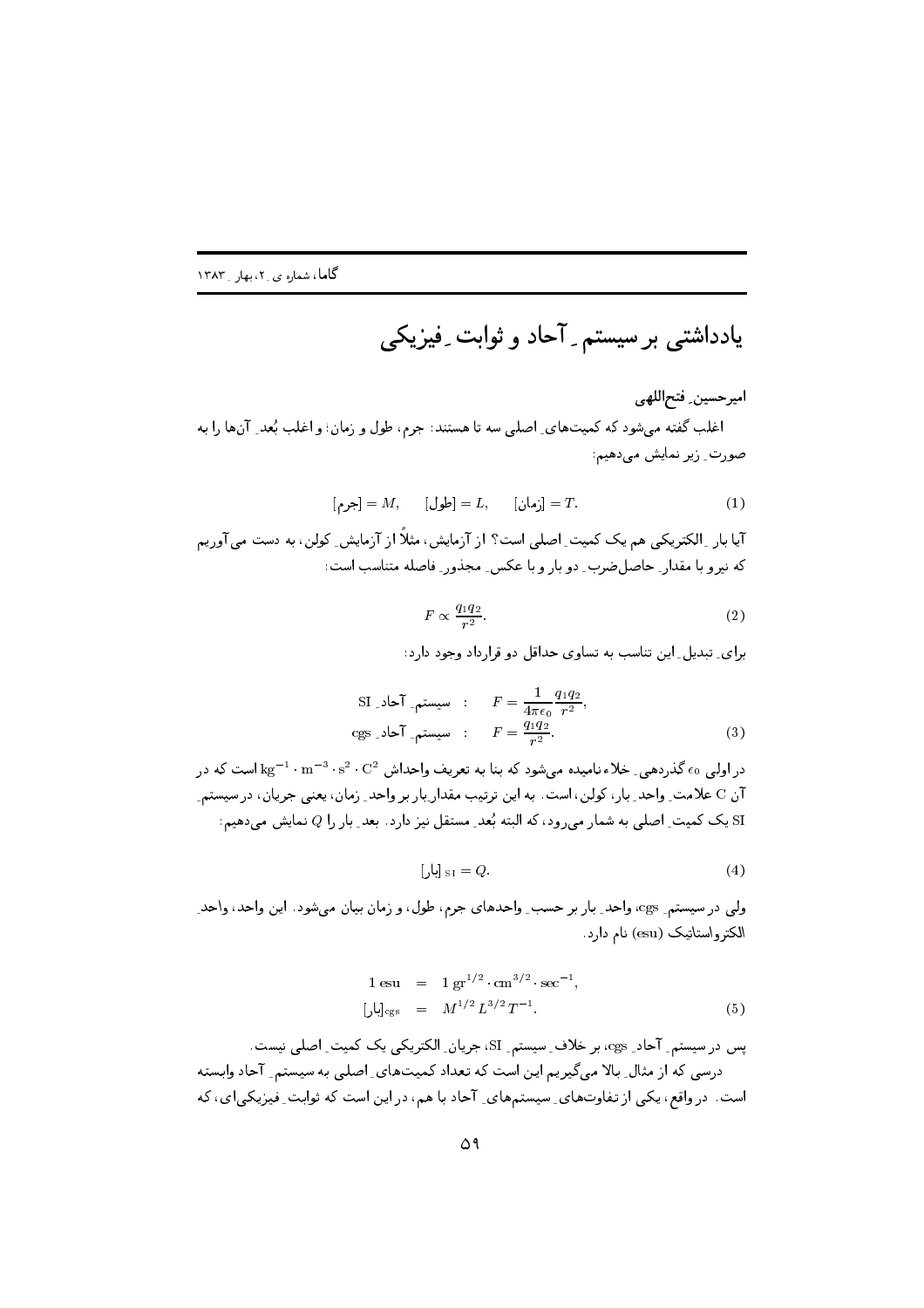براي تساوي برقرار كردن ِ بين ِ دو طرف ِ يک رابطهي تناسبي لازماند، چند و با چه واحدي انتخاب مے شوند.

واقعیت این است که نتیجه ی هر آزمایشی در آزمایش گاه تنها یک عدد ِ بی بُعد است. مثلاً وقتی می گوییم «طول ِ این میز ۳ متر است» یعنی این که نسبت ِ طول ِ این میز به یک طول ِ واحد ِ استاندار د عدد ِ بدون ِ بُعد ِ ۳ است. هر رابطهي فيزيكي در واقع رابطهاي، تساوي يا تناسب، بين ِ اين اعداد ِ بدون ِ بُعد است. واضح است که همیشه میتوان با تعویض ِ واحدهای ِ اولیه کاری کرد تا ثوابت ِ فیزیکی ِ جدید وارد نشوند، و در نتیجه ِ کمیت ِ اصلی ِ جدیدی به وجود نیاید. بیاپید یک مثال ِ دیگر را هم بررسی کنیم. قانون ِ تجربی برای ِ یک مول گاز ِ کامل ِ رابطه ی تناسب ِ

$$
PV \propto T,\tag{6}
$$

ىا تساوى ِ

$$
\frac{PV}{T} = \dot{\phi},\tag{7}
$$

است. به طور ِ معمول ثابت ی که در بالا انتخاب می شود ـ که البته رابطه ی تناسب را نیز به تساوی تبدیل N مینامند، که در سیستم SI بُعد اش  $\rm N\cdot m\cdot K^{-1}$ ست. در این جا N  $\rm m\cdot K^{-1}$ mol $^{-1}$ (نیوتن) واحد ِ نیرو است (2-1 kg · m × 1) و K (کلوین) واحد ِ دما است. از این رو در سیستم ِ SI دما یک کمیت ِ اصلی با واحد ِ کلوین است. اما به راحتی دیده میشود که با تعویض ِ واحد ِ دما میتوان ثابت ِ گازها را 1، یا هر عدد ِ بی بُعد ِ دلخواه ِ دیگری کرد . پس در چنین سیستم ِ آحادی، که آن را سیستم ـ X مینامیم، خواهیم داشت:

$$
[\mathbf{LJ}] \times = ML^2 T^{-2}.
$$

یعنی بُعد ِ دما، همان بُعد ِ انر ژی است.

آیا سیستم ِ آحادی هست که حتبی جرم، طول و زمان نیز در آن کمیات ِ اصلی نباشند؟ شاید عجیب باشد، ولی جواب مثبت است! برای ِ اینکه بین ِ طول و زمان یکی را به نفع ِ دیگری حذف کنیم، باید ثابتی پیدا کنیم که از این دو ساخته میشود؛ این ثابت ممکن است مثلاً سرعت یا شتاب باشد. مثلاً می توان شتاب ِ جادبه روی ِ زمین (2-s .m · s / 9.8 m) را انتخاب کرد. با بی بُعد، و در صورت ِ تمایل یک کردن ِ این ثابت، به سیستم ِ آحاد ِ Y رفتهایم که در آن، مثلاً طول کمیت ِ اصلبی و زمان یک کمیت ِ فرعي است:

[4] 
$$
Y = L, \qquad [\mathbf{v}] \cdot Y = L^{1/2}.
$$

یک انتخاب ِ ساده ی دیگر یک ثابت با بُعد ِ سرعت است؛ مثلاً سرعت ِ نور. در این صورت داریم: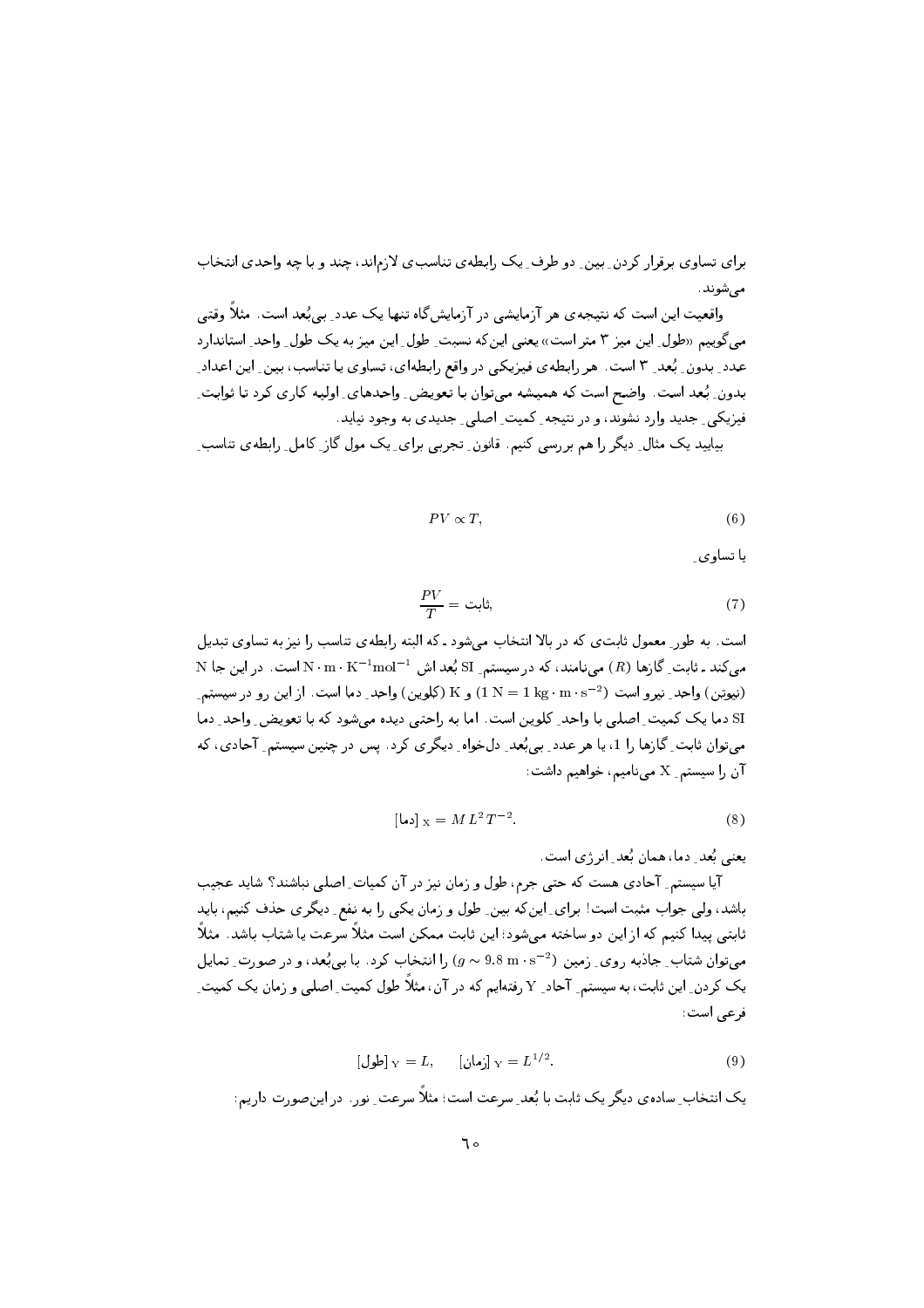$$
\text{[j]} \quad Z = L, \quad \text{[j]} \quad Z = L. \tag{10}
$$

اینکار را میشود ادامه داد. برای حذف ِ یکی از طول و جرم به نفع ِ دیگری باید یک ثابت ِ دیگر که شامل ِ هر دو باشد پیدا کرد، که از میان ِ بِسیاری میتوان ħ را انتخاب کرد . در اینصورت داریم:

[
$$
\mathbf{z}' = M
$$
,  $\mathbf{z}' = M^{-1}$ ,  $\mathbf{z}' = M^{-1}$ . (11)

در این سیستم ِ آحاد همهی کمیات با واحد ِ جرم سنجیده میشوند! در این آحاد ثابت ِ گرانش بُعد ِ دارد، و با بی بُعد کردن آن به سیستم ِ آحادی میرسیم که در آن هیچ کمیت ِ بُعد داری نیست:  $M^{-2}$ تمام ِ کمیات بی بُعد اند. به این سیستم، سیستم ِ «آحاد ِ طبیعی» میگویند. این سیستم ِ آحاد برای افرادی که می خواهند در گرانش ِ کوانتمی کار کنند آشنا و مفید است.

اگرچه با بحث ِ بالا به نظر می رسد که ثوابت ِ فیزیکی هر مقداری را می گیرند، و به این تعبیر «ساخته ی دست ِ بِشر» هستند، ولی باید توجه داشت که این فقط برای ثوابت ِ بابُعد صحیح است، نه آنها که بُعد ندارند. نوابت ِ بي بُعد در هر سيستم ِ آحادي يک عدد ِ مشخص دارند. يک مثال ِ معروف  $\cdot$ فابت ِ ساختار ریز ِ  $\alpha$  است با تعریف

$$
\alpha = \frac{e^2}{\hbar c}\Big|_{\rm cgs} = \frac{e^2}{4\pi\epsilon_0\hbar c}\Big|_{\rm SI} \simeq \frac{1}{137.036},\tag{12}
$$

که در آن e بار ِ الکترون و c سرعت ِ نور است. توجه داریم که اگرچه مقدار ِ عددی ِ هر یک از ثابتهای ِ e، e و c در دو سیستم ِ آحاد متفاوت است، مقدار ِ ثابت ِ بی بُعد ِ a یکسان است. به همین دلیل است که جهانی که در آن کمیتها در سیستم ِ cgs سنجیده میشوند با جهانی که در آن از سیستم ِ SI استفاده مے شود یک سان است.

از همینجا می توان نکتهای را در مورد ِ نظریههایی عنوان کرد که در مورد ِ تغییر ِ ثوابت ِ فیزیکی در طول ِ زمان یا مکان بحث میکنند. در بعضی از این نظریهها بحث در مورد ِ ثابتهایی است که بُعد دارند؛ مثلاً بحث میشود که آیا سرعت ِ نور در لحظات ِ اولیه ی عالم کمتر یا بیشتر از اکنون بوده است یا نه؟ با بحثی که در اینجا ارائه شد معلوم میشود که این سوال اساساً سوال ِ معنی داری نیست! همان طور که در بالا دیده شد، میتوان هر عدد ِ دلخواهی را به ثوابت ِ بابُعد نسبت داد، اما در نتیجه ی ِ این کار ثوابت ِ بی بُعد عوض نمیشوند. در اینصورت، هیچ تغییر ِ اساسی انجام نشده است به غیر از اعمال ِ سلیقه در استفاده از یک سیستم ِ آحاد ِ خاص ِ تنها سوال ِ معنیدار از این نوع به آنهایی بر میگردد که در مورد ِ تغییرات ِ ثوابت ِ بیبُعد است. برای ِ اینکه موضوع روشن شود اجازه بدهید یک مثال ِ دیگر بزنیم. فرض کنید شما به عنوان ِ یک فیزیکپیشهی تجربی کار یک روز صبح به آزمایشگاه می روید و مقدار ِ ħ را اندازه می گیرید، و اتفاقاً عددی بهدست می آورید که با آنچه باید باشد نمی خواند! حال چه باید کرد؟ جواب این است که شما باید یک ثابت ِ بدون ِ بُعد، مثلاً  $\alpha$  را